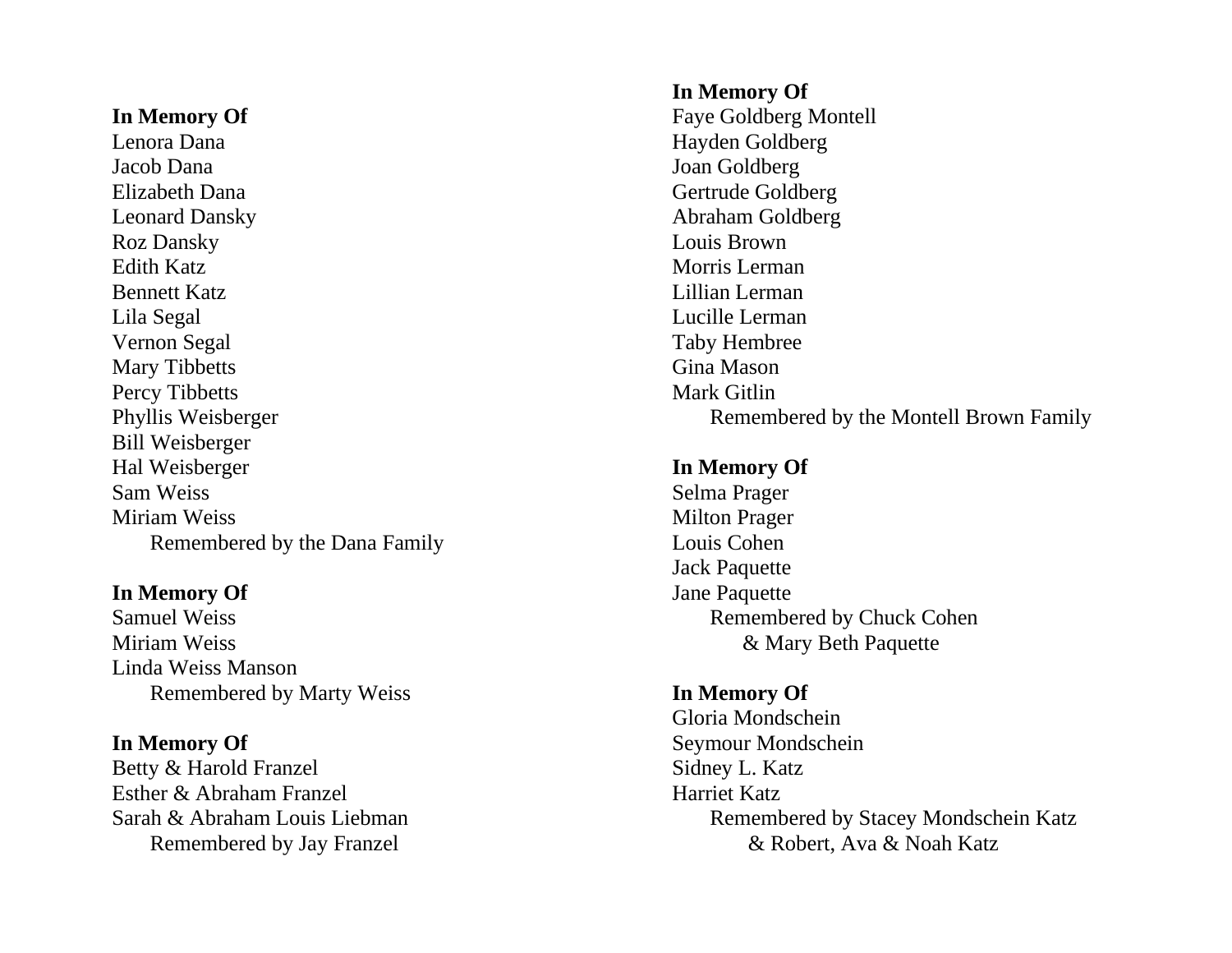# **In Memory Of** Judith Plano

Allen Davis Remembered by Sarah Shed **In Memory Of**

Sylvia Rudoff Freed P. Freed P. Freed P. Freed Rose Siegel Rose Golden Louis Siegel Walter Barlow Abraham Rudoff Rose Barlow Rose Lennett **Donald Solomon Lennett In Memory Of** Remembered by Albert & Fran Rudoff Herbert T. Gross & Hannah & Zachary Lennett Ruth M. Gross

Gertrude Lerman Beatrice & Howard Director Samuel Lerman John A. St. Germain Esther Shuman Remembered by Robert E. Harry Shuman & Ava Director Gross Remembered by Nancy & Charlie Shuman

Eli Bulba Sidney Goldstein **James Carvutto Beatrice Freiman** Daniel Bulba **Albert Freiman** Jean Dietz Lillian Freiman Ernest Dietz **Remembered by Joan & Lowell Freiman** Remembered by Rabbi Susan Bulba Carvutto

**In Memory Of** Joel Davis Remembered by Temple Beth El

# Murray M. Freed **In Memory Of** Leah Deborah Freed Fanny Rudoff **Remembered** by the Freed-Barlow Family

Thelma Gross **In Memory Of** Gertrude J. Karp

# **In Memory Of**

**In Memory Of** Laura Goldstein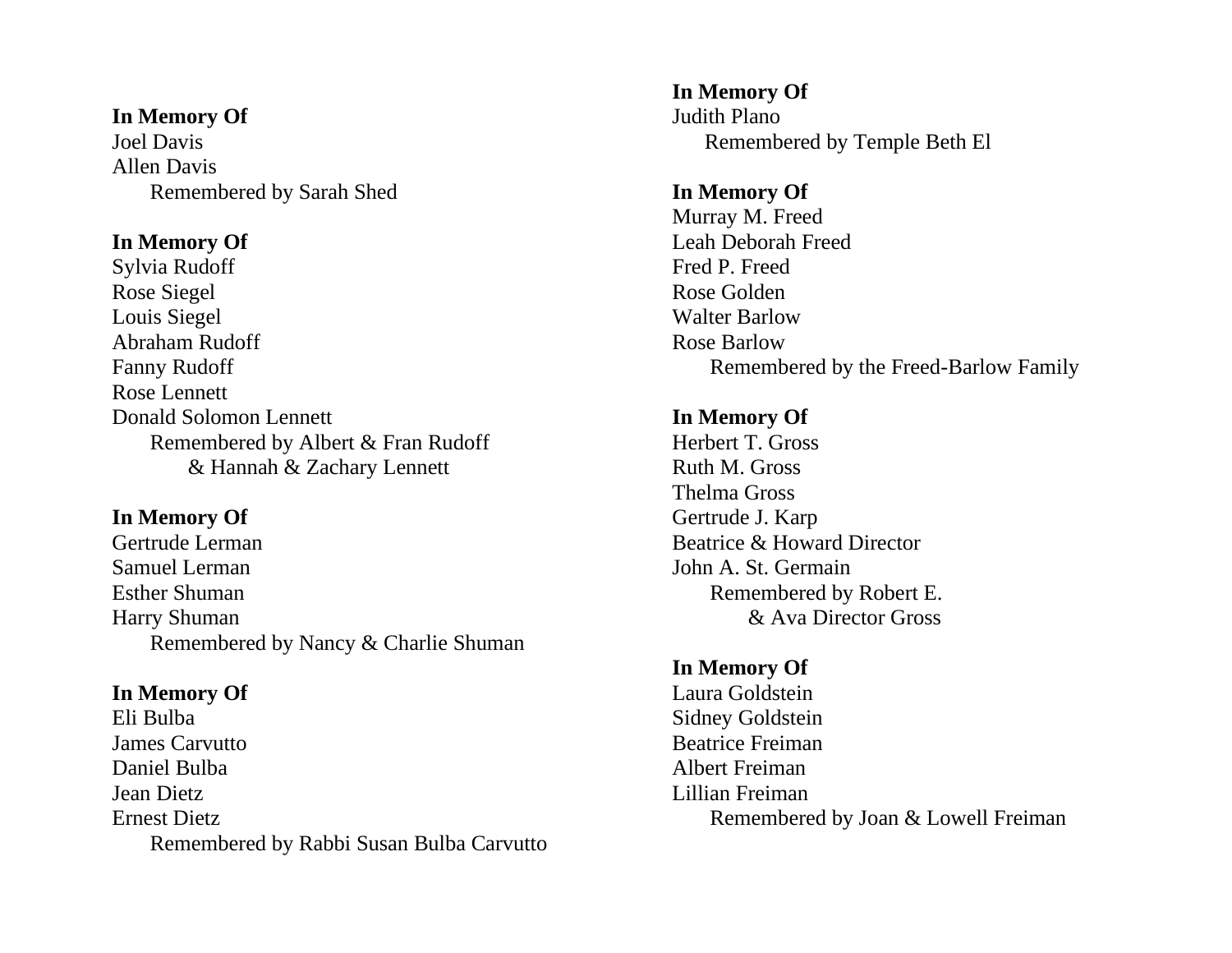Annie Moody Frances Gotkowitz Sandra S. Lipman Remembered by the Asch Family Frank J. Lipman Arlene M. Lipman **In Memory Of** John (Jack) Lieb Hyman Sandler Celia Norken Liba Sandler Hyman Norken Julia Sandler Ray Esther Lipman Jack Leonard Sandler Madelyn Cohen Richard Damian Kelly, Jr. Gene Cohen Jean Adams Leiboff Briana Boston Remembered by Nancy Kelly Anna Lipman Bernard Sachs **In Memory Of** Janet Lieb Sidney Schwartz Charlotte Goos Lillian Schwartz Julius Goos Remembered by Carole Fitzgerald Remembered by the Sumner Lipman Family

Elkan C. Offer Rosemary & Philmore Schiff Samuel L. Gershon Edith Gershon **In Memory Of** Tishelle Glant Scheinman Ezra David Bessey Elizabeth Greenebaum Leo David Bessey William H. Greenburg Richelle Gross Jeanne Greenburg Daniel Gross Leanore Becker Remembered by Emily, Ethan, Remembered by David & Susan Offer Daisy & Ruby Bessey

**In Memory Of In Memory Of** Robert P. Myers, Jr.

**In Memory Of In Memory Of** Lillian & Fred Slater Shirle Offer Remembered by Nancy, Emily & Scott Schiff-Slater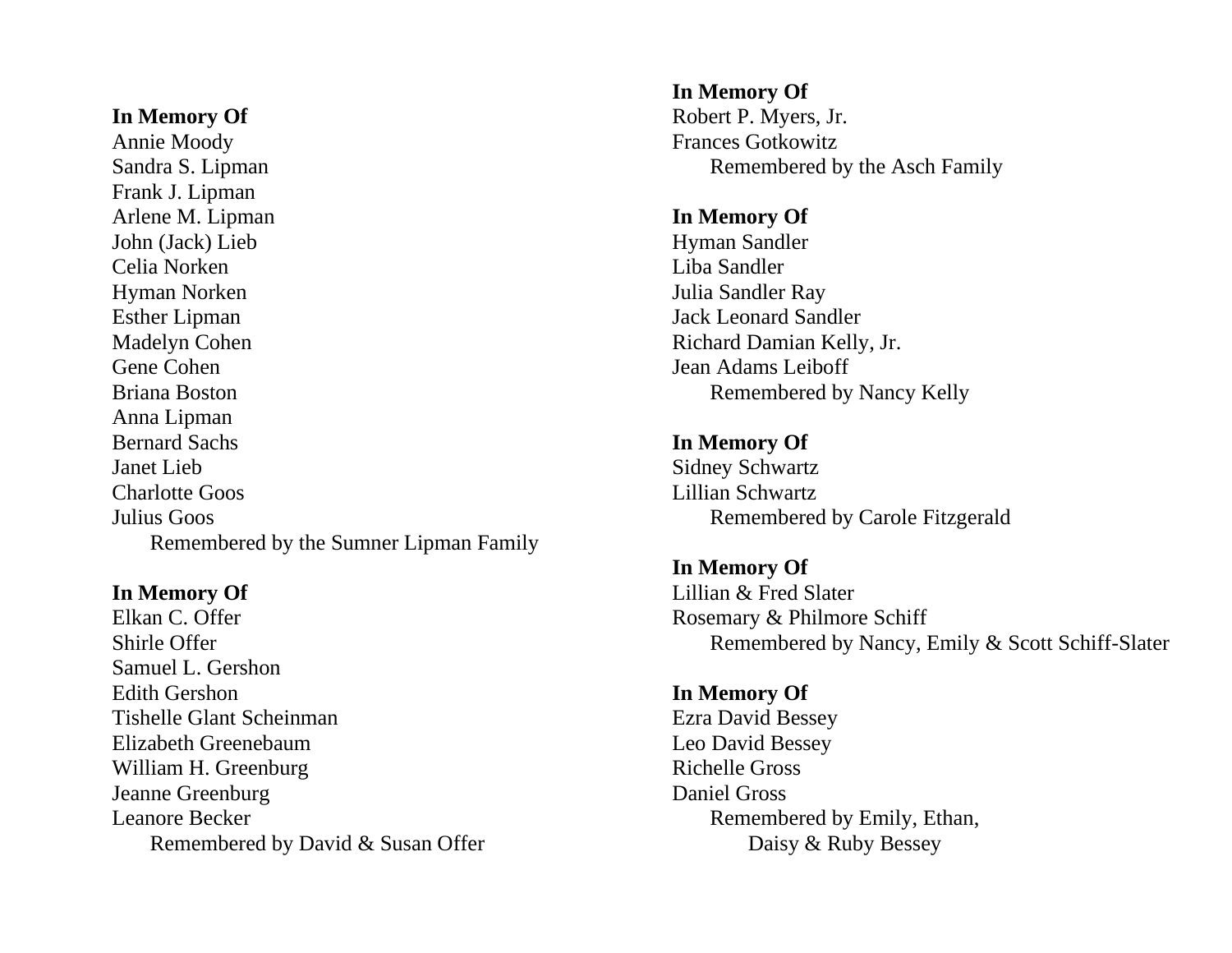## **In Memory Of** Martin Shapiro

Louis Sacks Shirley Siegel Mollie Sacks Charles Porter Julian Sacks Charles Snyder

Emma Levy Harold J. Shapiro – dear husband Leonard Levy Joseph Shapiro – father  $\setminus$  of Helen Sizeler Lillian Shapiro – mother / Harold Louis Sizeler Morris L. Cohen – father \ of William Fletcher **Pauline Cohen** – mother / Doretta Barbara Fletcher Remembered by Liz Sizeler, Charles Fletcher, **In Memory Of** & Asher & Rachel Sizeler-Fletcher Dr. Albert A. Rosenberg

Rose Apogi Remembered by Peter Rosenberg Solomon Apogi Evelyn Apogi Bickerman **In Memory Of** Hylan Bickerman Mavis Graber George Levesque George Graber Juanita Levesque Leonard Graber Sylvia Itkin Joan Graber Edna Potash Ted Kuehnert Edythe Burke Eunice Kuehnert John Apogi Susan Kuehnert Knowlton

# **In Memory Of**

Remembered by Marie L. Sacks Remembered by Beth & Steven Shapiro

# **In Memory Of In Loving Memory Of**

Adele Fletcher Remembered by Doretta Shapiro & Family

Elma Samuels Rosenberg **In Memory Of** Suzanne K. Rosenberg

Remembered by Karen & Peter Bickerman Remembered by Paul Kuehnert & Judith Graber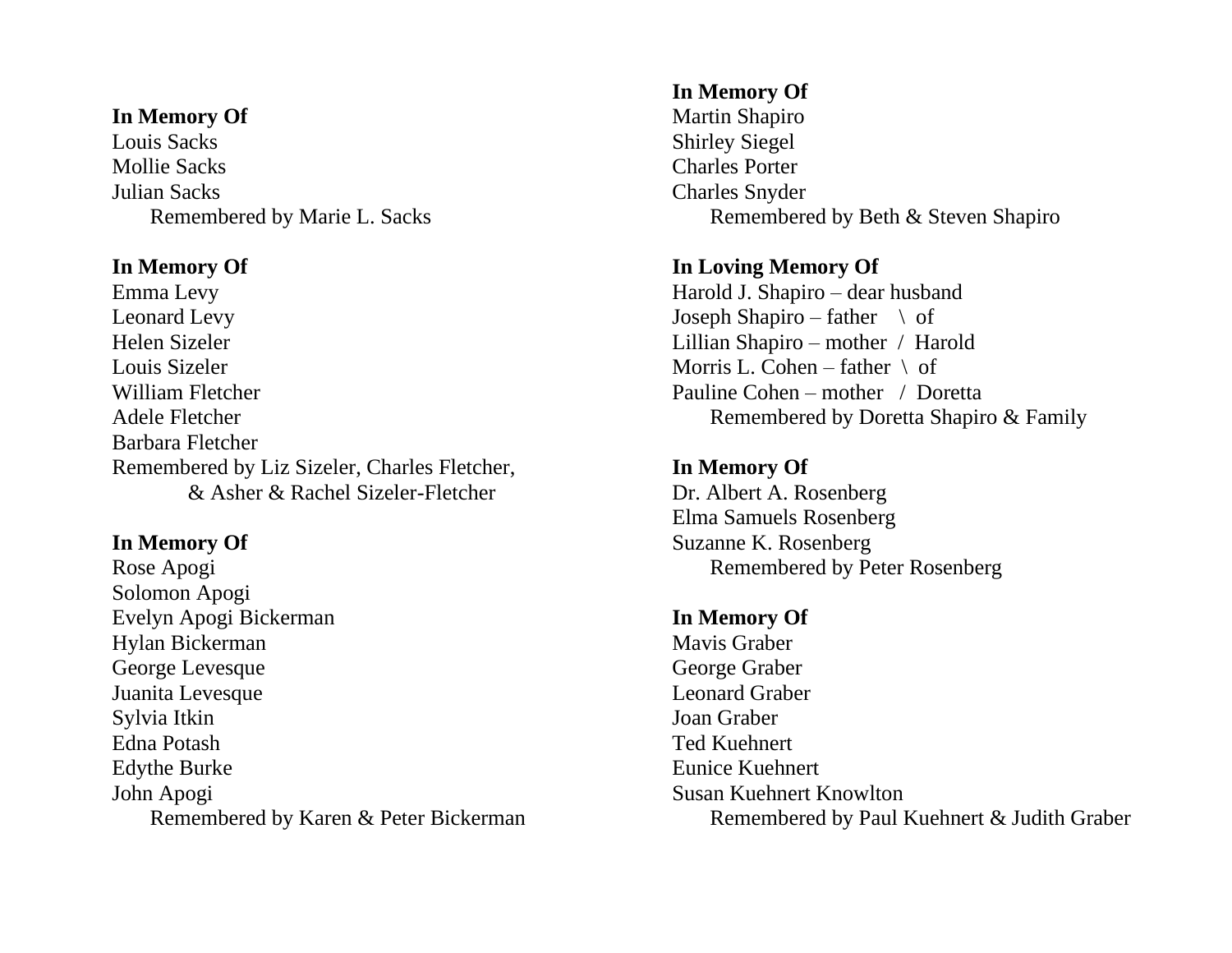### **In Memory Of In Memory Of**

Joan G. Price Robert Sandler Henry S. Price Joline K. Sandler Remembered by Joe O'Donnell

Larry Fels Edward Shipley David D. Pollack Lottie S. Goldberg **In Memory Of** Adolph Goldberg Martha Feinstein Julia N. Pollack Morris Feinstein Robert Goldberg **In Memory Of In Memory Of** Eleanor G. Katz Joseph Schatz Remembered by Gail P. Fels Beatrice Schatz

# **In Memory Of** Elizabeth Sax

Norman Evenchik Richard Sax Marilyn Evenchik Lois Evenchik **In Memory Of** Daniel Wasserman Irving Weiss Yetta Wasserman Clara Miller Weiss Morris Evenchik Celia Miller Jean Evenchik Benjamin Weiss Remembered by Linda Kallin Ethel Weiss

Thelma Alpert Price Remembered by Deborah F. Sandler

**In Memory Of In Memory Of** Marie Toot Shipley Bernice G. Pollack Remembered by Carrie McCarter

Alex Pollack **Remembered by Judy Feinstein** 

Robert Sax Martin Evenchik Remembered by Bruce & Nancy Schatz

Remembered by the Weiss Family